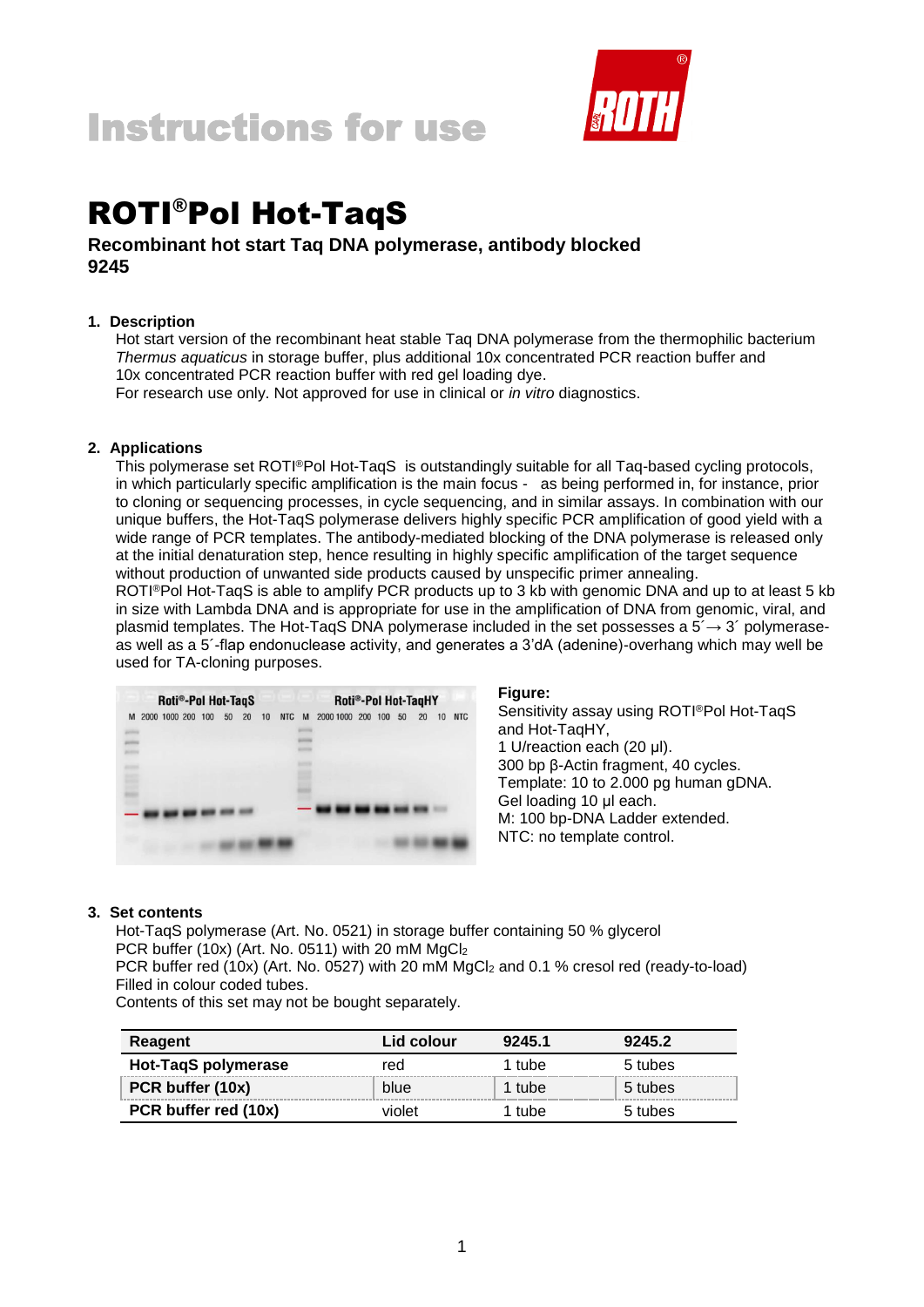The PCR buffer red (10x) contains a red dye which functions as a loading dye. The buffer has sufficient density for direct loading of PCR reactions onto an agarose gel for PCR product analysis. The red dye migrates in a 1% agarose gel at the same rate as a ~1kb DNA fragment. The dye turns yellow at an acidic pH, for instance during Southern-Blotting. The use of the colourless PCR reaction buffer is adequate for all general PCR applications and is particularly recommended when direct fluorescence or absorbance readings are required.

# **4. Storage Buffer**

50 mM Tris-HCl (pH 8.0), 100 mM KCl, 0.1 mM EDTA, 0.5 % Nonidet-P40, 0.5 % Tween-20, 1 mM DTT, 50 % glycerol, mouse anti-Taq IgG

# **5. Enzyme activity**

5 units/µl enzyme solution

# **6. Unit definition**

One unit of activity is defined as the amount of enzyme required to incorporate 10 nmoles of dNTP into an acid-insoluble DNA fraction in 30 minutes at 72 °C.

# **7. Suggested pipetting scheme**

Due to the inhibition of polymerase activity at room temperature all reactions may be set up at room temperature. This will not result in an increase of unspecific product or primer-dimer formation.

| <b>Components</b>               | <b>Apply for PCR reaction</b><br>of 20 µl volume | <b>Final concentration</b><br>(recommended) |
|---------------------------------|--------------------------------------------------|---------------------------------------------|
| PCR buffer (10x)                | 2 µl                                             | 1x                                          |
| dNTP-Mix (2 mM)                 | $2 \mu$                                          | 800 µM (200 µM each)                        |
| Forward primer (e.g. 5 pmol/µl) | variable (e.g. 1 $\mu$ I)                        | $0.1 - 0.5$ $\mu$ M                         |
| Reverse primer (e.g. 5 pmol/µl) | variable (e.g. 1 µl)                             | $0.1 - 0.5$ µM                              |
| <b>Template DNA</b>             | variable                                         | 0.01-10 ng / reaction                       |
| Hot-TaqS polymerase (5 U/µl)    | variable (i.e. 0.2 µl)                           | $0.5 - 1.5$ U                               |
| Sterile dest. water             | adjust to 20 µl final volume                     |                                             |

# **8. Basic amplification protocol**

| <b>Step</b>          | Time                                       | Temperature        |
|----------------------|--------------------------------------------|--------------------|
| Initial denaturation | 2 minutes                                  | 92-95 °C           |
| <b>25-35 cycles</b>  |                                            |                    |
| Denaturation         | 2-10 seconds                               | 92-95 °C           |
| Annealing            | 2-10 seconds                               | 55-68 $^{\circ}$ C |
| Extension            | variable, depends on the length of product | 72 °C              |

# **9. Notes**

For maximum yield and specificity, annealing temperatures and annealing time as well as extension time and cycle numbers should be optimised for each template target and primer pair. Usually the optimal annealing temperature is 2-5 °C below the melting temperature of the primers. Recommended elongation time is 30-60 secs. per 1 kb of target. Elongation times of 30 secs. per 1 kb may be sufficient but longer elongation times may be necessary depending on the complexity of the template DNA.

Product is not covered by pending or issued patents or may have certain limitations. To our best knowledge, however, this product does not provide any conflict with pending or issued patents.